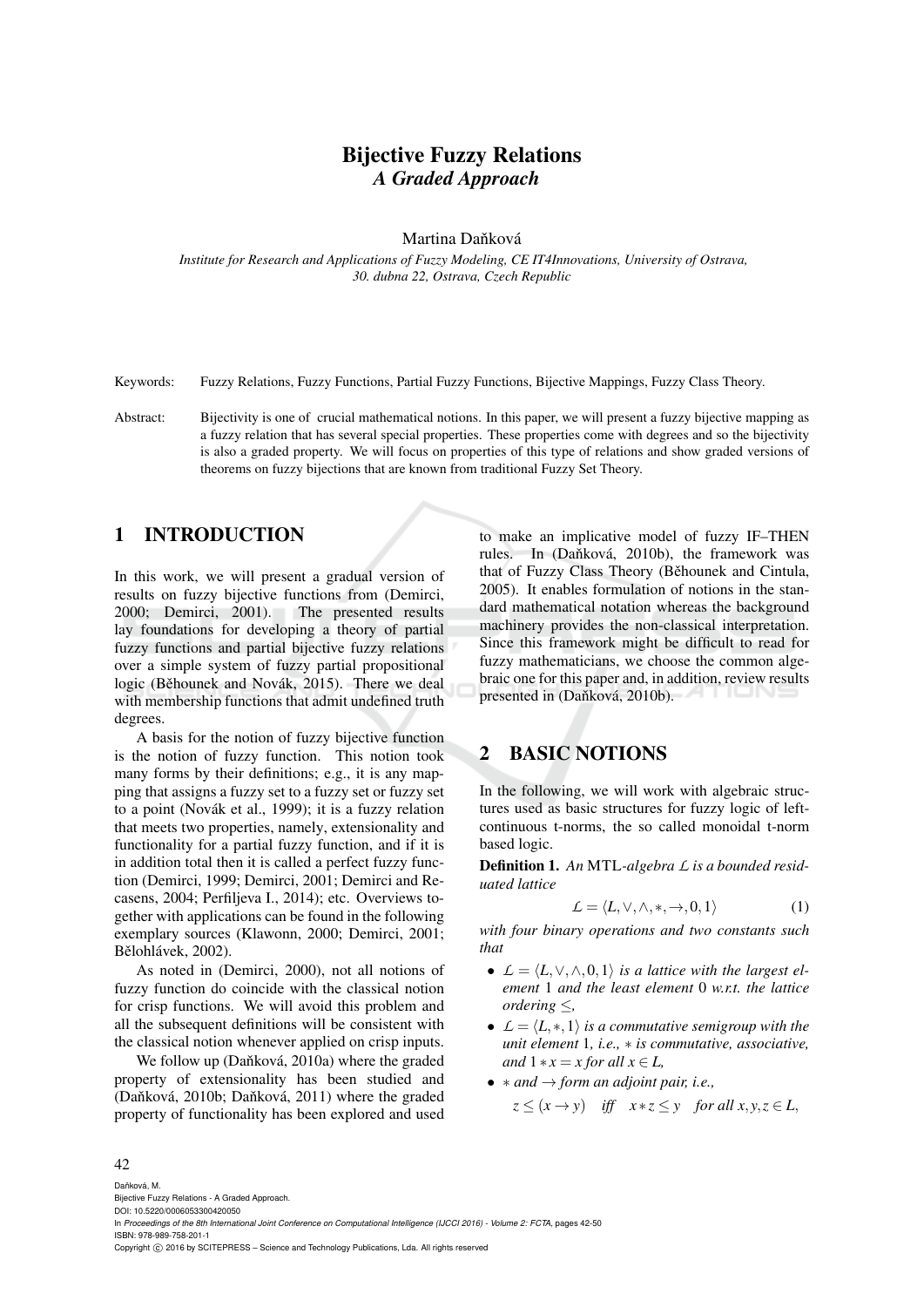• *satisfying the pre-linearity equation:*

$$
(x \to y) \lor (y \to x) = 1.
$$

In the sequel, let us assume *L* be an MTL-algebra of the form (1). We will call the operation ∗ *product* and  $\rightarrow$  *residuum*. Moreover, we define the operations called *bi-residuum* and *powers* w.r.t. the product ∗:

$$
x \leftrightarrow y =_{df} (x \to y) \land (y \to x)
$$

$$
\varphi^{n} =_{df} \underbrace{\varphi * \dots * \varphi}_{n \text{-times}}
$$

To reduce the number of parenthesis used in mathematical expressions we set that ∗ has the highest priority and  $\rightarrow$  the lowest priority out of all operations that are at the disposal.

Throughout the whole text, we will deal with fuzzy relations whose membership functions are defined on non-empty sets and take values from the support of *L*, and will denote this fact by  $\subsetneq$ . In the sequel, let  $X, Y \neq \emptyset$ ,  $R, S \subseteq X \times Y$ ,  $\approx_1 \subseteq X \times X$  and  $\approx_2$   $\subsetneq$  *Y* × *Y* are fuzzy relations such that all infima ∼ and suprema needed for the definition of the truthvalue of any expression exist in *L*.

Which variables belong to which sets is always clear from the context. Therefore it is not necessary to specify membership of variables in sets in expressions, including infima and suprema; e.g., we write  $\bigvee_{x,y} R(x, y)$  instead of  $\bigvee_{x \in X, y \in Y} R(x, y)$ . And for the sake of brevity we use *Rxy* instead of  $R(x, y)$ .

Let us define the following graded properties of fuzzy relations:

• Reflexivity:

$$
\text{Refl}(R) \equiv_{\text{df}} \bigwedge_{x} Rxx
$$

• Symmetry:

$$
Sym(R) \equiv_{\text{df}} \bigwedge_{x,y} (Rxy \rightarrow Ryx)
$$

• Transitivity:

$$
\text{Trans}(R) \equiv_{\text{df}} \bigwedge_{x,y,z} [(Rxy * Ryz) \to Rxz]
$$

• Similarity:

$$
Sim(R) \equiv_{\text{df}} \text{Refl}(R) * Sym(R) * Trans(R)
$$

• Subsethood:

$$
R \subseteq S \equiv_{\text{df}} \bigwedge_{x,y} (R(x,y) \to S(x,y))
$$

• Strong set-similarity:

$$
R \cong S \equiv_{\text{df}} \bigwedge_{x,y} (R(x,y) \leftrightarrow S(x,y))
$$

• Set-similarity:

$$
R \approx S \equiv_{\mathrm{df}} (R \subseteq S) * (S \subseteq R)
$$

- Totality:
- $\mathrm{Tot}(R) \equiv_{\mathrm{df}} \bigwedge_{x}$  $\setminus$ *y Rxy*
- Surjectivity:

$$
\operatorname{Sur}(R) \equiv_{\text{df}} \bigwedge_{y} \bigvee_{x} Rxy
$$

• Injectivity:

$$
\text{Inj}_{\approx_{1,2}}(R) \equiv_{\text{df}}
$$
  

$$
\bigwedge_{x,x',y,y'} [(y \approx_2 y') * Rxy * Rx'y') \rightarrow (x \approx_1 x')]
$$

In the sequel, we will freely use the class notation that has been formally developed in (Běhounek and Cintula, 2005). It means that for a fuzzy set  $A \subseteq X$ ∼

$$
\{x \mid Ax\} \quad \text{respresents} \quad A
$$

$$
y \in \{x \mid Ax\} \quad \text{stands for} \quad Ay
$$

and for a fuzzy relation  $R \subseteq X \times Y$ 

{
$$
xy | Rxy
$$
}   
  $x'y' \in \{xy | Rxy\}$  stands for  $Rx'y'$ 

and analogously we proceed for an arbitrary expression Q. SH PUBLIC ATIONS

Let us introduce the following relational operations:

$$
RT =df {yx | Rxy} inverse\nR1 =df {xy | Rxy * Sxy} strong intersection\nR1 =df {xy | Rxy ∨ Sxy} union\nR1 =df {xy | Rxy ∧ Sxy} intersection
$$

We will additionally deal with relational compositions, defined using a class notation. A systematic study can be find in (Bělohlávek, 2002). We will use three basic relational compositions:

• sup-T composition:

$$
R \circ S =_{\text{df}} \{ xy \mid \bigvee_z (Rxz * Szy) \}
$$

• BK-subproduct:

$$
R \triangleleft S =_{\text{df}} \{ xy \mid \bigwedge_{z} (Rxz \to Szy) \}
$$

• BK-superproduct:

$$
R \triangleright S =_{\text{df}} \{ xy \mid \bigwedge_{z} (Szy \rightarrow Rxz) \}
$$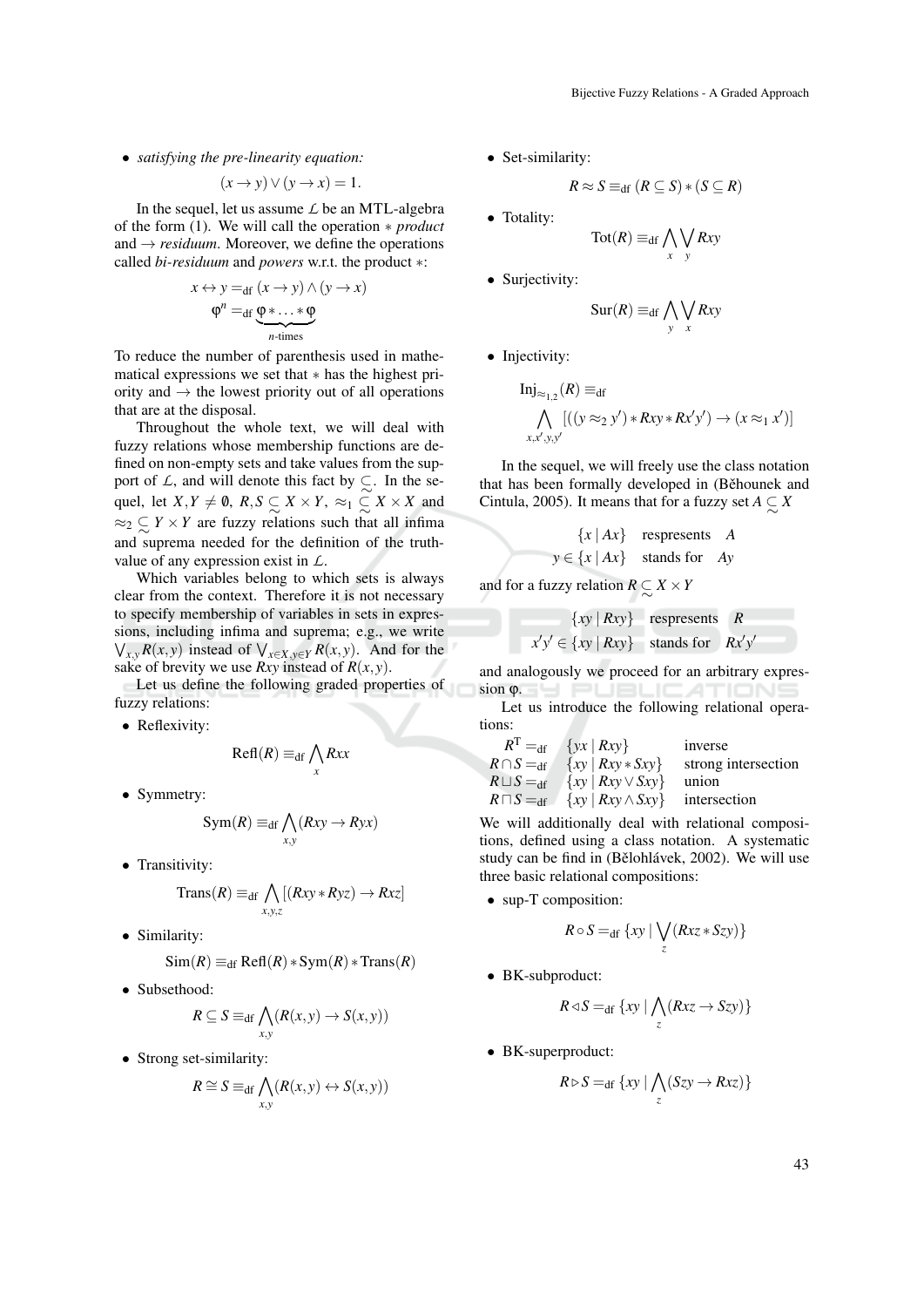The crisp identity = and crisp inclusion  $\subseteq$  of fuzzy relation are defined standardly:

$$
R = S \quad \text{if} \quad Rxy = Sxy, \text{ for all } x, y;
$$
  

$$
R \sqsubseteq S \quad \text{if} \quad Rxy \leq Sxy, \text{ for all } x, y.
$$

Let the following fuzzy relations be of the appropriate types; then we can summarize properties of sup-T-composition (Bělohlávek, 2002):

- 1. Transposition:  $(R \circ S)^T = S^T \circ R^T$
- 2. Monotony:  $(R_1 \subseteq R_2) \le (R_1 \circ S \subseteq R_2 \circ S)$

3. Union: 
$$
\left(\bigcup_{R \in \mathcal{A}} R\right) \circ S = \bigcup_{R \in \mathcal{A}} (R \circ S)
$$

4. Intersection: 
$$
\left(\bigcap_{R \in \mathcal{A}} R\right) \circ S \sqsubseteq \bigcap_{R \in \mathcal{A}} (R \circ S)
$$

- 5. Associativity:  $(R \circ S) \circ T = R \circ (S \circ T)$ Properties of BK-products:
- 1. Transposition:  $(R \triangleleft S)^T = S^T \triangleright R^T$
- 2. Monotony of  $\triangleleft$ :

$$
(R_1 \subseteq R_2) \le (R_2 \triangleleft S \subseteq R_1 \triangleleft S)
$$
  

$$
(S_1 \subseteq S_2) \le (R \triangleleft S_1 \subseteq R \triangleleft S_2)
$$

3. Monotony of  $\triangleright$ :

$$
(R_1 \subseteq R_2) \le (R_1 \triangleright S \subseteq R_2 \triangleright S)
$$
  

$$
(S_1 \subseteq S_2) \le (R \triangleright S_2 \subseteq R \triangleright S_1)
$$

4. Intersection:

$$
\bigcap_{R \in \mathcal{A}} (R \triangleleft S) = \left(\bigcup_{R \in \mathcal{A}} R\right) \triangleleft S
$$
\n
$$
\bigcap_{S \in \mathcal{A}} (R \triangleleft S) = R \triangleleft \bigcap_{S \in \mathcal{A}} S
$$

5. Union:

$$
\bigcup_{R \in \mathcal{A}} (R \triangleleft S) \sqsubseteq \left(\bigcap_{R \in \mathcal{A}} R\right) \triangleleft S
$$
  

$$
\bigcup_{S \in \mathcal{A}} (R \triangleleft S) \sqsubseteq R \triangleleft \bigcup_{S \in \mathcal{A}} S
$$

Converse inclusions have crisp counter-examples.

- 6. Residuation:  $R \triangleleft (S \triangleleft T) = (R \circ S) \triangleleft T$
- 7. Exchange:  $R \triangleleft (S \triangleright T) = (R \triangleleft S) \triangleright T$

# 2.1 Graded Theorems and Their Reading

Let us observe the above definitions of relational properties. For example the totality of *R* may attain any degree from *L* and whenever it attains the degree 1, i.e.  $\text{Tot}(R) = 1$ , it is total in the classical sense and we have the correspondence with the classical notion of totality: for all  $x \in X$  there exists  $y \in Y$  such that  $Rxy = 1$ . For an arbitrary property  $\varphi$  introduced in this paper, it is valid that if  $\varphi = 1$  then  $\varphi$  is identical to the correspondent classical property.

Statements that will be presented in this paper are called gradual or graded theorems. It means that instead of a *classical theorem* of fuzzy mathematics

If  $(\varphi_1 = 1)$  and ... and  $(\varphi_k = 1)$  then  $(\psi = 1)$  (2) we search for a more informative and general (nonequivalent) form of this statement, the so called *graded theorem*:

$$
\varphi_1^{n_1} * \ldots * \varphi_k^{n_k} \leq \psi.
$$
 (3)

By the properties of  $\rightarrow$ , it is equivalent to

$$
(\varphi_1^{n_1} * \ldots * \varphi_k^{n_k} \to \psi) = 1 \tag{4}
$$

where  $*$  interprets strong conjunction and  $\varphi_1, \ldots, \varphi_k$ , ψ represent the formalization of premises and the conclusion in a form that enjoys degrees of truths. Part of the analysis is finding out how many times the antecedents  $\varphi_1, \ldots, \varphi_k$  need be used to provide a lower bound for the degree of the consequent  $\psi$ ; the result is encoded in the degrees  $n_1, \ldots, n_k$ .

Graded theorems seem to be difficult for nonexperienced readers; therefore, some translations will be added as a guideline. The proposed reading of graded theorems is analogous to the classical case (as when using classical mathematical logic) and it is distinguished by a special typeface; for the chosen operations of *L*, we set:

|  | Expression                  | Reading               |
|--|-----------------------------|-----------------------|
|  | $\varphi \rightarrow \psi$  | IF $\phi$ THEN $\psi$ |
|  | $\phi \leftrightarrow \psi$ | $\varphi$ Iff $\psi$  |
|  | $\phi \wedge \psi$          | $\varphi$ AND $\psi$  |
|  | $\phi \vee \psi$            | $\varphi$ OR $\psi$   |
|  | $\varphi * \psi$            | $\varphi$ and $\psi$  |
|  | $\mathbf{0} = 1$            | $\varphi$ is TRUE     |

Hence, (4) can be read as

"It is TRUE that IF  $\varphi_1^{n_1}$  and ... and  $\varphi_k^{n_k}$  THEN  $\psi$ ." Explicitly using degrees, we have that

If 
$$
\varphi_1^{n_1} = d_1
$$
 and ... and  $\varphi_k^{n_k} = d_k$  then  
\n $\Psi \ge d_1 * \ldots * d_k$ .<sup>1</sup>

As an example of a classical theorem (2), we can assume  $R$ ,  $S \subseteq X \times X$  and consider only two antecedents: let  $\varphi_1$  be  $\tilde{f}$  is a subset of *S*", which means that  $Rxy \leq Sxy$  for all  $x, y \in X$ ; let  $\varphi_2$  be interpreted as "*R* is reflexive", which means  $Rxx = 1$  for all  $x \in X$ ; and let the consequent  $\psi$  be "*S* is reflexive". We can prove the following classical theorem:

If *R* is a subset of *S* and *R* is reflexive then *S* is reflexive.

<sup>&</sup>lt;sup>1</sup>Compare with  $(2)$ .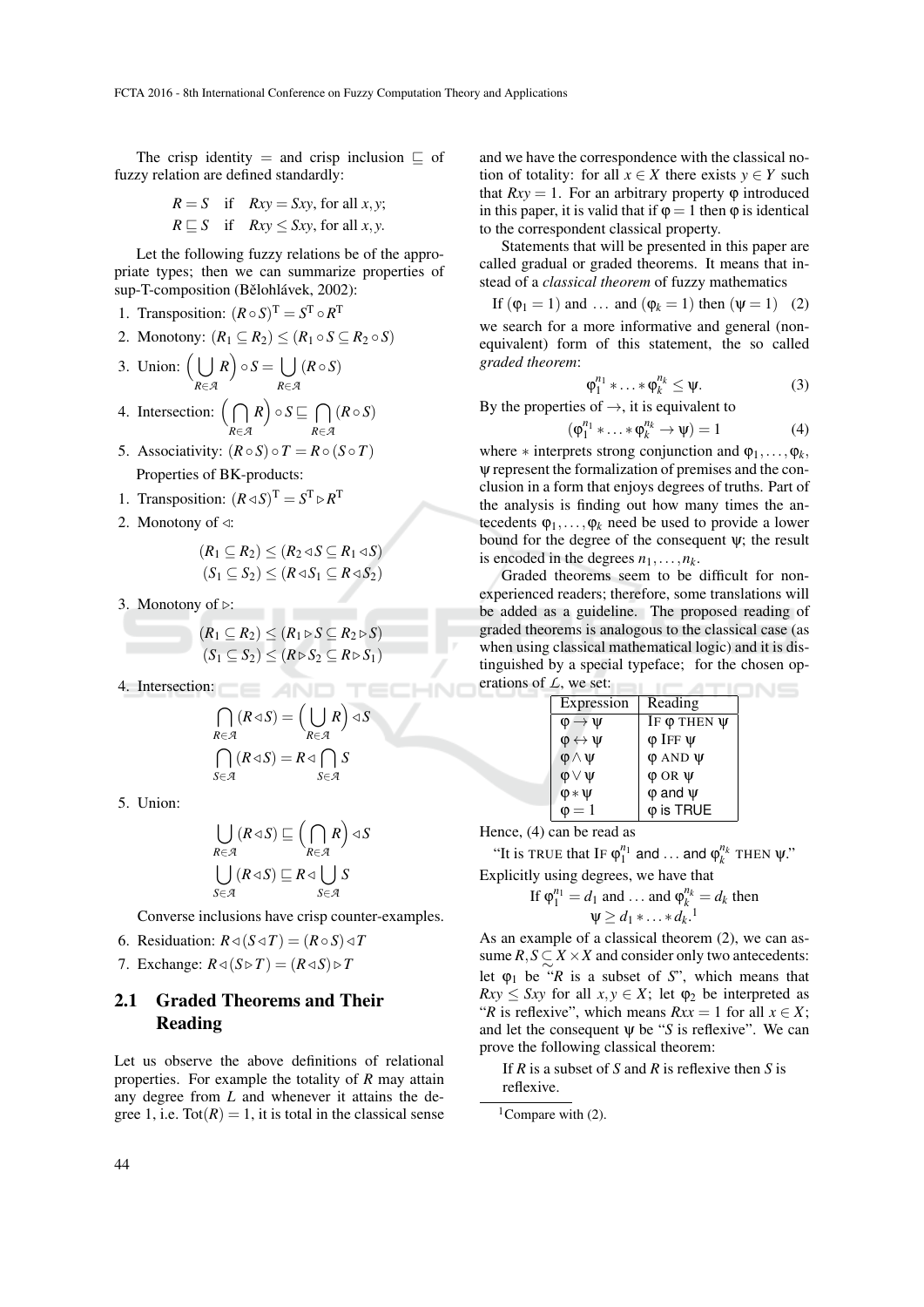It can be shown that there is also a graded theorem (Běhounek et al., 2008) for this statement:

$$
(R \subseteq S) * \text{Refl}(R) \le \text{Refl}(S)
$$

that can be read analogously to the above classical theorem:

"It is TRUE that IF  $R \subset S$  and Refl(*R*) THEN  $\text{Refl}(S)$ ."

In this case, we have incorporated also additional hidden degrees for both properties: if *R* is reflexive to a degree *r* and the degree of subsethood is equal to *d* then *S* is reflexive as much as *R* is reflexive and *R* is a subset of *S*, which is expressed in degrees as  $r * d \leq \text{Refl}(S)$ .

The main difference between classical and graded theorems is now obvious: having a classical theorem, we use the language of classical mathematical logic to read the proved theorems, while in the case of graded theorems, we may read proved inequalities of the form (3) directly using the generalized language proposed in the above table. Let us quote from (Daňková, 2007a):

"We write classically, but we think in grades."

# 3 EXTENSIONALITY AND ITS **PROPERTIES**

The extensionality of a fuzzy relation  $F \subsetneq X \times Y$  w.r.t. ∼  $\approx_1$   $\lesssim$  $X^2, \approx_2 \subsetneq$ *Y* 2 is defined as follows:

$$
\operatorname{Ext}_{\approx_{1,2}}(F) \equiv_{\text{df}} \bigwedge_{x,x',y,y'} [(x \approx_1 x') * (y \approx_2 y') * Fxy \rightarrow Fx'y'].
$$

The extensionality is one of the most important properties of fuzzy mathematics. It is used in fuzzy control, fuzzy logic, fuzzy relational calculus etc., see (Hájek, 1998; Bělohlávek, 2002; Perfilieva, 2001; Daňková, 2007b).

This notion generalizes the classical one that is of the following form: we say that  $F$  is extensional w.r.t.  $\approx_1, \approx_2$  if

$$
(x \approx_1 x') * (y \approx_2 y') * Fxy \leq Fx'y',
$$
  
for all  $x, x' \in X, y, y' \in Y.$ 

Let us recall that  $\bigwedge$ ,  $\bigvee$  represent generalized universal and existential quantifiers, respectively; therefore, the generalization is natural. Moreover, let us emphasize that we do not place any requirements on  $\approx_1$ ,  $\approx_2$ . We would like to keep requirements as week as possible. The reason is that some applications may

not be satisfied with use of similarities, but for example proximities (i.e., reflexive and symmetric fuzzy relations) would be enough, such as in case of Region Connected Calculus (Batyrshin et al., 2008)

### 3.1 Extensionality of Set Operations and Relational Compositions

Let us summarize some properties of extensionality (Daňková, 2010c).

**Proposition 2.** For arbitrary  $F, E \subseteq X \times Y$ , the fol-<br>lowing inequalities are valid: *lowing inequalities are valid:*

$$
\operatorname{Ext}_{\approx_{1,2}}(F) * \operatorname{Ext}_{\approx_{1,2}}(E) \le \operatorname{Ext}_{\approx_{1,2}^2}(F \cap E), \qquad (5)
$$

 $\text{Ext}_{\approx_{1,2}}(F) * \text{Ext}_{\approx_{1,2}}(E) \leq \text{Ext}_{\approx_{1,2}^{2}}(F \cup E),$  (6)

$$
\operatorname{Ext}_{\approx_{1,2}}(F) \wedge \operatorname{Ext}_{\approx_{1,2}}(E) \leq \operatorname{Ext}_{\approx_{1,2}}(F \sqcap E). \tag{7}
$$

Readings of the above results:

It is TRUE that  $(5)$  – "IF F and E are extensional THEN their strong intersection is extensional."

 $(6)$  – "IF F and E are extensional THEN their strong union is extensional."

 $(7)$  – "IF F and E are extensional THEN their intersection is extensional."

In the following, the extensionality of supersets as well as similar sets will be studied.

**Proposition 3.** For arbitrary  $F, E \subseteq X \times Y$  we have:

$$
(F \subseteq E)^2 \leq [\text{Ext}_{\approx_{1,2}}(F) \to \text{Ext}_{\approx_{1,2}}(E)], \quad (8)
$$

$$
(F \approx E)^2 \leq [\text{Ext}_{\approx_{1,2}}(F) \leftrightarrow \text{Ext}_{\approx_{1,2}}(E)].
$$
 (9)

Observe that (8) and (9) express the extensionality of a higher order for  $Ext_{\approx 1,2}$  w.r.t.  $\subseteq^2$  and  $\approx^2$ , respectively. It means, extensionality when the variables are fuzzy relations instead of ordinary elements of  $X, Y$  and both (8) and (9) are valid for arbitrary  $F, E \subsetneq X \times Y$ .

∼ Readings of the results:

 $(8)$  – "IF F is a subset of E (we need this requirement twice) and F is extensional THEN E is extensional."  $(9)$  – "IF F and E are similar sets (we need this requirement twice) THEN F is extensional IFF E is extensional."

The inequalities (8) and (9) together with properties of relational compositions produces a long list of consequences.

Corollary 4. *Let*

$$
C_1 \equiv_{\text{df}} (E_1 \subseteq E_2)^2,
$$
  
\n
$$
C_2 \equiv_{\text{df}} (F_1 \subseteq F_2)^2,
$$
  
\n
$$
C_3 \equiv_{\text{df}} (E_1 \approx E_2)^2,
$$
  
\n
$$
C_4 \equiv_{\text{df}} (F_1 \approx F_2)^2.
$$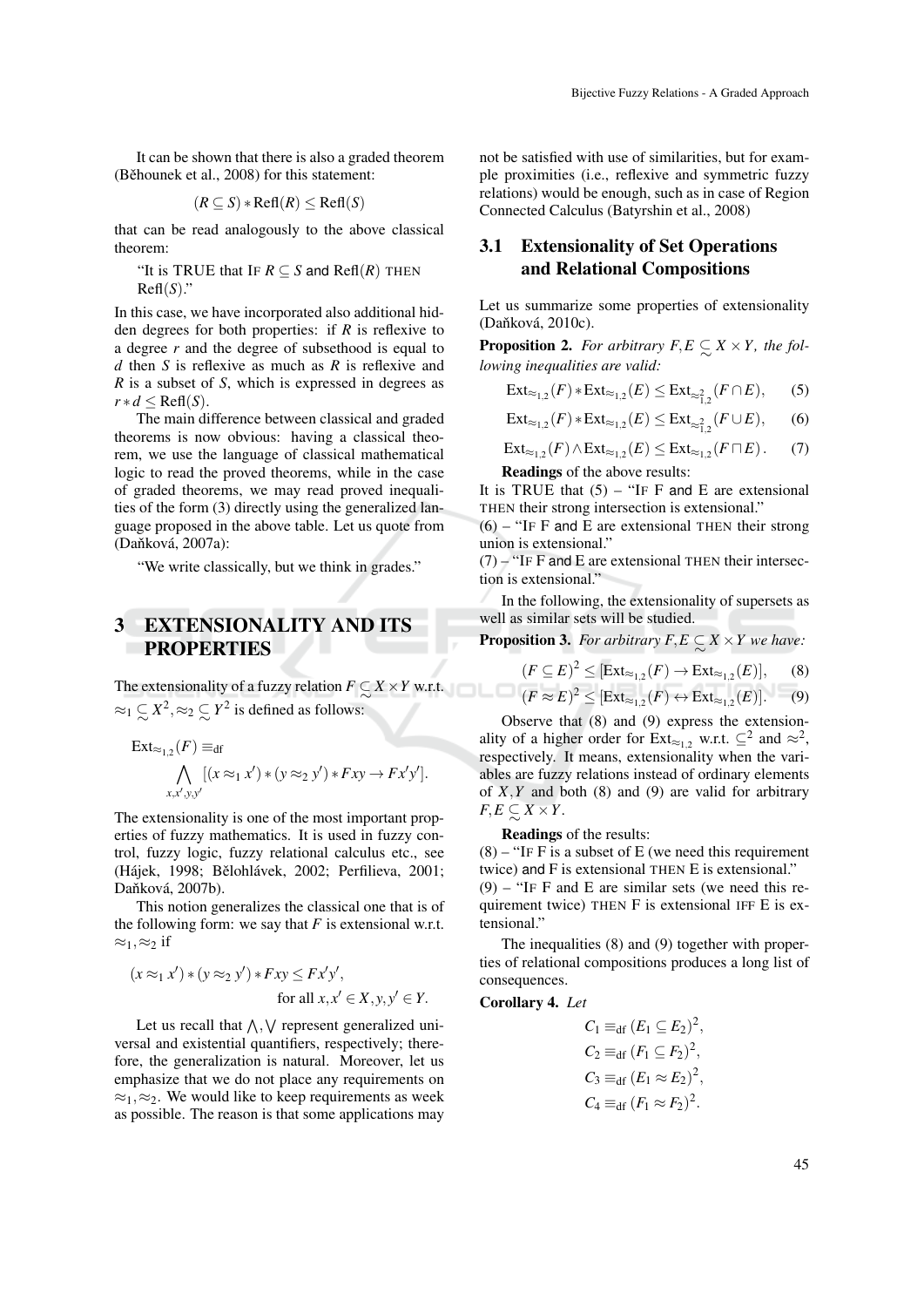*Then the following inequalities are valid for arbitrary*  $F, F_1, F_2 \subseteq X \times Y$  and  $E, E_1, E_2 \subseteq Y \times Z$ :

 $C_1 \leq [\text{Ext}_{\approx_{1,2}}(F \circ E_2) \rightarrow \text{Ext}_{\approx_{1,2}}(F \circ E_1)],$  $C_1 \leq [\text{Ext}_{\approx_{1,2}}(F \triangleleft E_1) \rightarrow \text{Ext}_{\approx_{1,2}}(F \triangleleft E_2)],$  $C_1 \leq [\text{Ext}_{\approx_{1,2}}(F \triangleright E_2) \rightarrow \text{Ext}_{\approx_{1,2}}(F \triangleright E_1)],$  $C_2 \leq [\text{Ext}_{\approx_{1,2}}(F_2 \triangleleft E) \rightarrow \text{Ext}_{\approx_{1,2}}(F_1 \triangleleft E)],$  $C_2 \leq [\text{Ext}_{\approx_{1,2}}(F_1 \triangleright E) \rightarrow \text{Ext}_{\approx_{1,2}}(F_2 \triangleright E)],$  $C_3 \leq [\text{Ext}_{\approx_{1,2}}(F \circ E_2) \leftrightarrow \text{Ext}_{\approx_{1,2}}(F \circ E_1)],$  $C_3 \leq [\text{Ext}_{\approx_{1,2}}(F \triangleleft E_2) \leftrightarrow \text{Ext}_{\approx_{1,2}}(F \triangleleft E_1)],$  $C_3 \leq [\text{Ext}_{\approx_{1,2}}(F \triangleright E_1) \leftrightarrow \text{Ext}_{\approx_{1,2}}(F \triangleright E_2)],$ 

$$
C_4 \leq [\text{Ext}_{\approx_{1,2}}(F_2 \triangleleft E) \leftrightarrow \text{Ext}_{\approx_{1,2}}(F_1 \triangleleft E)],
$$
  

$$
C_4 \leq [\text{Ext}_{\approx_{1,2}}(F_1 \triangleright E) \leftrightarrow \text{Ext}_{\approx_{1,2}}(F_2 \triangleright E)].
$$

*Intersection:*

$$
\operatorname{Ext}_{\approx_{1,2}}\left(\left(\bigcap_{F\in\mathcal{A}} F\right)\circ E\right) \leq \operatorname{Ext}_{\approx_{1,2}}\left(\bigcap_{F\in\mathcal{A}} (F\circ E)\right),
$$
\n
$$
\operatorname{Ext}_{\approx_{1,2}}\left(\bigcup_{F\in\mathcal{A}} (F\triangleleft E)\right) \leq \operatorname{Ext}_{\approx_{1,2}}\left(\left(\bigcap_{F\in\mathcal{A}} F\right)\triangleleft E\right),
$$
\n
$$
\operatorname{Ext}_{\approx_{1,2}}\left(\bigcup_{E\in\mathcal{A}} (F\triangleleft E)\right) \leq \operatorname{Ext}_{\approx_{1,2}}\left(F\triangleleft\bigcup_{E\in\mathcal{A}} E\right).
$$
\nnon:

*Union:*

$$
\operatorname{Ext}_{\approx_{1,2}}\left(\left(\bigcup_{F \in \mathcal{A}} F\right) \circ E\right) = \operatorname{Ext}_{\approx_{1,2}}\left(\bigcup_{F \in \mathcal{A}} (F \circ E)\right),
$$
\n
$$
\operatorname{Ext}_{\approx_{1,2}}\left(\bigcap_{F \in \mathcal{A}} (F \triangleleft E)\right) = \operatorname{Ext}_{\approx_{1,2}}\left(\left(\bigcup_{F \in \mathcal{A}} F\right) \triangleleft E\right),
$$
\n
$$
\operatorname{Ext}_{\approx_{1,2}}\left(\bigcap_{E \in \mathcal{A}} (F \triangleleft E)\right) = \operatorname{Ext}_{\approx_{1,2}}\left(F \triangleleft \bigcap_{E \in \mathcal{A}} E\right).
$$

# 4 FUNCTIONALITY AND ITS **PROPERTIES**

In this section, we will introduce a property of fuzzy relation called functionality that is a direct generalization of the related crisp notion.

Let the functionality property be given as follows:

Func<sub>$$
\approx
$$
1,2</sub>(F)  $\equiv$ df  
\n
$$
\bigwedge_{x,x',y,y'} [(x \approx_1 x') * Fxy * Fx'y' \rightarrow (y \approx_2 y')].
$$

It generalizes the following classical notion of functionality of  $F$  (Demirci, 1999): we say that  $F$  is functional w.r.t.  $\approx_2$  if

$$
F(x,y) * F(x,y') \le y \approx_2 y', \text{ for all } x \in X, y, y' \in Y.
$$

Taking a closer look at the latter expression, we uncover the hidden crisp equality related to the variable *x*. Our setting determines distinguishability on the input space by  $\approx_1$ . Therefore we have incorporated this fact by modifying the left side of the above inequality. Finally, we replace the universal quantifier with its graded generalization (as infimum) and obtain our definition.

Example 5. *Let L be an arbitrary* MTL*-algebra,*  $f: X \to Y$  *be an arbitrary function and*  $d \in L$ *. The following relation is functional to the degree* 1 *w.r.t. the crisp equality*  $=$ ,  $=$ *:* 

$$
F_1(x, y) = \begin{cases} d & \text{for } y = f(x), \\ 0 & \text{otherwise.} \end{cases}
$$

**Example 6.** *Let*  $X = Y = [0, 1]$  *and*  $\angle$  *be the standard*  $MV\text{-}algebra, i.e., L = [0,1],$ 

$$
x * y =_{df} 0 \vee (x + y - 1)
$$
  

$$
x \rightarrow y =_{df} 1 \wedge (1 - x + y).
$$

*Let* ∼ *be a similarity on L defined as:*

$$
x \sim y =_{\text{df}} 0 \vee (1 - 3 \cdot |x - y|).
$$

*Then we find out that:*

*1.*  $F_2(x, y) = (y \sim \sin(x))$  *is functional to the degree* 1 *w.r.t.* ∼,∼*.*

2. 
$$
F_3(x, y) = (y \sim f(x)), \text{ where}
$$
  

$$
f(x) = \begin{cases} 1.7x^2, & x \in [0, 0.5], \\ \cos(0.9x) - 0.5, & \text{otherwise}, \end{cases}
$$

*is functional to the degree* 1 *w.r.t.* =,  $\sim$ .

*3.*  $F_4(x, y) = F_2 \vee F_3$  *is functional to the degree* 0 *w.r.t.* ∼, ∼*. Take*  $x = x' = 1$  *and y* = 0.1,  $y' = 0.8$ ; *then*  $F(x, y) \otimes F(x', y') = 1$ *, but*  $y \sim y' = 0$ .

# 4.1 Functionality of Relational Operations and Compositions

Let us summarize some properties of functionality (Daňková, 2010c).

Proposition 7. *The following inequalities are valid for arbitrary*  $F, E \subseteq X \times Y$ *:* 

$$
\begin{aligned} &\mathrm{Func}_{\approx_{1,2}}(F) * \mathrm{Func}_{\approx_{2,3}}(E) \leq \mathrm{Func}_{\approx_{1,3}}(F \circ E), \\ &\mathrm{Func}_{\approx_{1,2}}(F) * \mathrm{Func}_{\approx_{1,2}}(E) \leq \mathrm{Func}_{\approx_{1,2}^2}(F \cap E), \\ &\mathrm{Func}_{\approx_{1,2}}(F) \land \mathrm{Func}_{\approx_{1,2}}(E) \leq \mathrm{Func}_{\approx_{1,2}}(F \sqcap E). \end{aligned}
$$

We can also prove the following properties of relations analogous to those of the classical notions.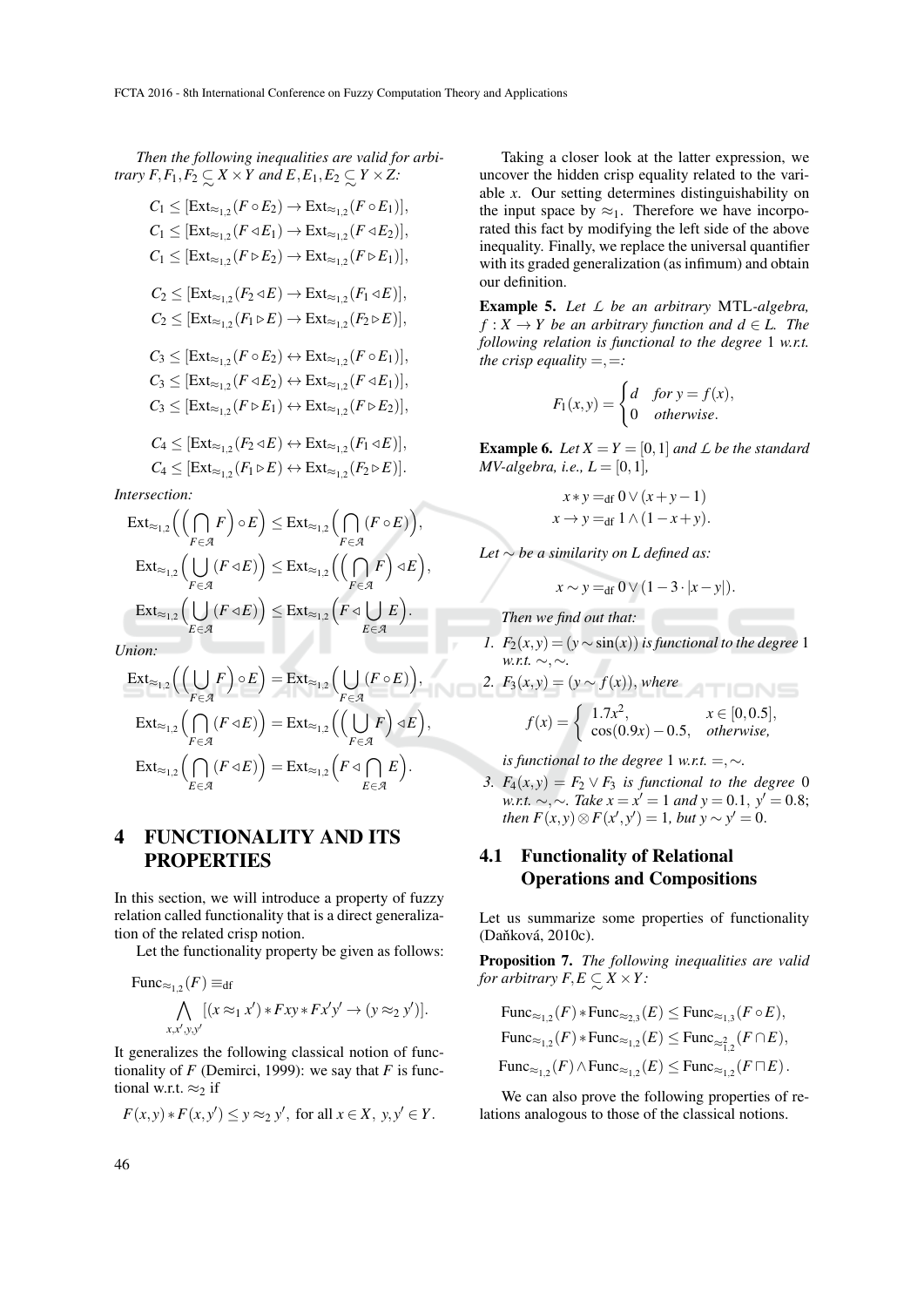Proposition 8. *It can be proved that*

$$
(E \subseteq F)^2 \leq [\text{Func}_{\approx_{1,2}}(F) \to \text{Func}_{\approx_{1,2}}(E)],
$$
  

$$
(F \approx E)^2 \leq [\text{Func}_{\approx_{1,2}}(F) \leftrightarrow \text{Func}_{\approx_{1,2}}(E)],
$$

*are valid for arbitrary F*,*E* ⊂ ∼ *X* ×*Y .*

We can generate a long list of corollaries the relational compositions analogous to Corollary 4. Since the list of corollaries is identical to that of Corollary 4 (only replacing Ext with Func), we do not feel the need to repeat it.

#### 5 FUZZY FUNCTIONS

Let us start with the graded notion of partial fuzzy function:

Function<sub>$$
\approx_{1,2}
$$</sub>(F)  $\equiv_{df}$  Ext <sub>$\approx_{1,2}$</sub> (F)  $\wedge$ Func <sub>$\approx_{1,2}$</sub> (F),

which joins extensionality and functionality using  $\wedge$ . Hence, the degree of being a partial fuzzy function is computed as the minimum of the degrees of these two properties. Extensionality means we can substitute the original inputs by indistinguishable ones. The functionality tells us that the images of indistinguishable elements are indistinguishable. Therefore, we must still track what is indistinguishable, i.e., how we choose  $\approx_{1,2}$ . These relations represent the granularity of *X* and *Y*, respectively, which means that they should be the coarsest relations in our system enabling the distinguishability of elements.

Let us fix for this section that  $F, F_f, F_{f_f} \subseteq X \times Y$ ,<br> $\subseteq Y^2 \times \subseteq Y^2$  and  $f, f, g \in Y \times Y$  $≈_1$   $\subsetneq$  $X^2, \approx_2 \mathop{\subset}\limits_{\sim}$  $Y^2$  and  $f, f_F, f_{F_f}: X \mapsto Y$ .

# 5.1 Fuzzy Functions and Their Crisp **Counterparts**

In classical mathematics, crisp functions can be expressed as functional relations and vice-versa. This relation is given by  $y = f(x)$  for  $f: X \mapsto X$ . In fuzzy mathematics we deal with  $\approx_1, \approx_2$  that do not need to be similarity or equality relations and moreover, we have to consider the graded compatibility property w.r.t.  $\approx$ <sub>1,2</sub> (generalization of (Bělohlávek, 2002)) defined as

Comp<sub>$$
\approx_1
$$
, $\approx_2$</sub>  $(f)$   $\equiv_{df}$   $\bigwedge_{x,y}$   $(x \approx_1 y) \rightarrow (f(x) \approx_2 f(y))$ .

For any function *f*, the condition  $Comp_{==}(f)$ is trivially valid (to the degree 1). Similarly, by definition, Comp<sub>=,≈2</sub>( $f$ ) =  $\Lambda_x(f(x) \approx_2 f(x))$ ; thus, provided that  $\approx_2$  is reflexive, Comp<sub>=, $\approx_2$ </sub> $(f) = 1$  for each *f* .

Let us first explore how the relation between compatibility and functionality/extensionality looks like for a specially chosen relation  $F_f(x, y) =$ def  $y \approx_2 f(x)$ . Lemma 9. *Let*

> $F_f(x, y) =$ df  $y \approx_2 f(x)$ ,  $C \equiv_{\text{df}} \text{Sym}(\approx_2) * (\text{Trans}(\approx_2))^2$ .

*Then:*

$$
Tot(f) \leq Tot(F_f),
$$
  
\n
$$
C \leq [Comp_{\approx_1, \approx_2}(f) \to Func_{\approx_1, \approx_2}(F_f)],
$$
  
\n
$$
C \leq [Comp_{\approx_1, \approx_2}(f) \to Ext_{\approx_1, \approx_2}(F_f)].
$$

Theorem 10. *Let F<sup>f</sup> and C be as in Lemma 9, and moreover let*

Definition 
$$
(F, f)
$$
  $\equiv_{df} \bigwedge_x [F(x, f(x)) \leftrightarrow \bigvee_y F(x, y)],$   
\n $C' \equiv_{df} \text{Refl}(\approx_2) * \text{Definition}(F_f, f_{F_f}) * \text{Tot}(f).$ 

*Then the following estimations are valid:*

$$
C \leq \text{Comp}_{\approx_1, \approx_2}(f) \to \text{Function}_{\approx_1, \approx_2}(F_f), \quad (10)
$$
  

$$
C' \leq f_{F_f} \approx f. \tag{11}
$$

Reading of the results: "It is TRUE that

(10) – IF  $\approx_2$  is symmetric and transitive (we need the transitivity twice) and  $f$  is compatible, THEN  $y \approx_2 f(x)$  is fuzzy function."

 $(11)$  – IF  $\approx_2$  is reflexive and *f* is total and  $f_{F_f}$  is such that for an arbitrary *x*:  $[f_{F_f}(x) \approx_2 f(x)]$  IFF there exists *y*:  $y \approx_2 f(x)$ , THEN  $f_{F_f}$  is similar to  $f$ ."

The reverse problem can be formulated as follows: consider a fuzzy relation *F* and let us find a crisp function  $f_F$  such that it is compatible with  $(\approx_1, \approx_2)$  and its extension to fuzzy relation  $F_{f_F}$  is similar to  $F$ .

Theorem 11. *Let*

$$
D \equiv_{\text{df}} \text{Tot}(F) * \text{Definition}(F, f_F),
$$
  

$$
D' \equiv_{\text{df}} D * \text{Refl}(\approx_1) * \text{Sym}(\approx_2).
$$

*Then it can be proved that*

$$
D^2 \leq \text{Func}_{\approx_{1,2}}(F) \to \text{Comp}_{\approx_{1,2}}(f_F), \qquad (12)
$$

$$
D' \leq \text{Function}_{\approx_{1,2}}(F) \to (F_{f_F} \approx F). \tag{13}
$$

Reading of the results: "It is TRUE that

 $(12)$  – IF *F* is functional and total (we need totality twice) and *f<sup>F</sup>* is such that for an arbitrary *x*:  $[F(x, f_F(x))]$  IFF there exists *y*:  $F(x, y)$  (also needed twice) THEN  $f_F$  is the compatible function."

 $(13)$  – IF *F* is a total fuzzy function and  $f_F$  is as above and  $\approx_1$  is reflexive and  $\approx_2$  is symmetric THEN  $F_{f_F}$  is indistinguishable from *F*."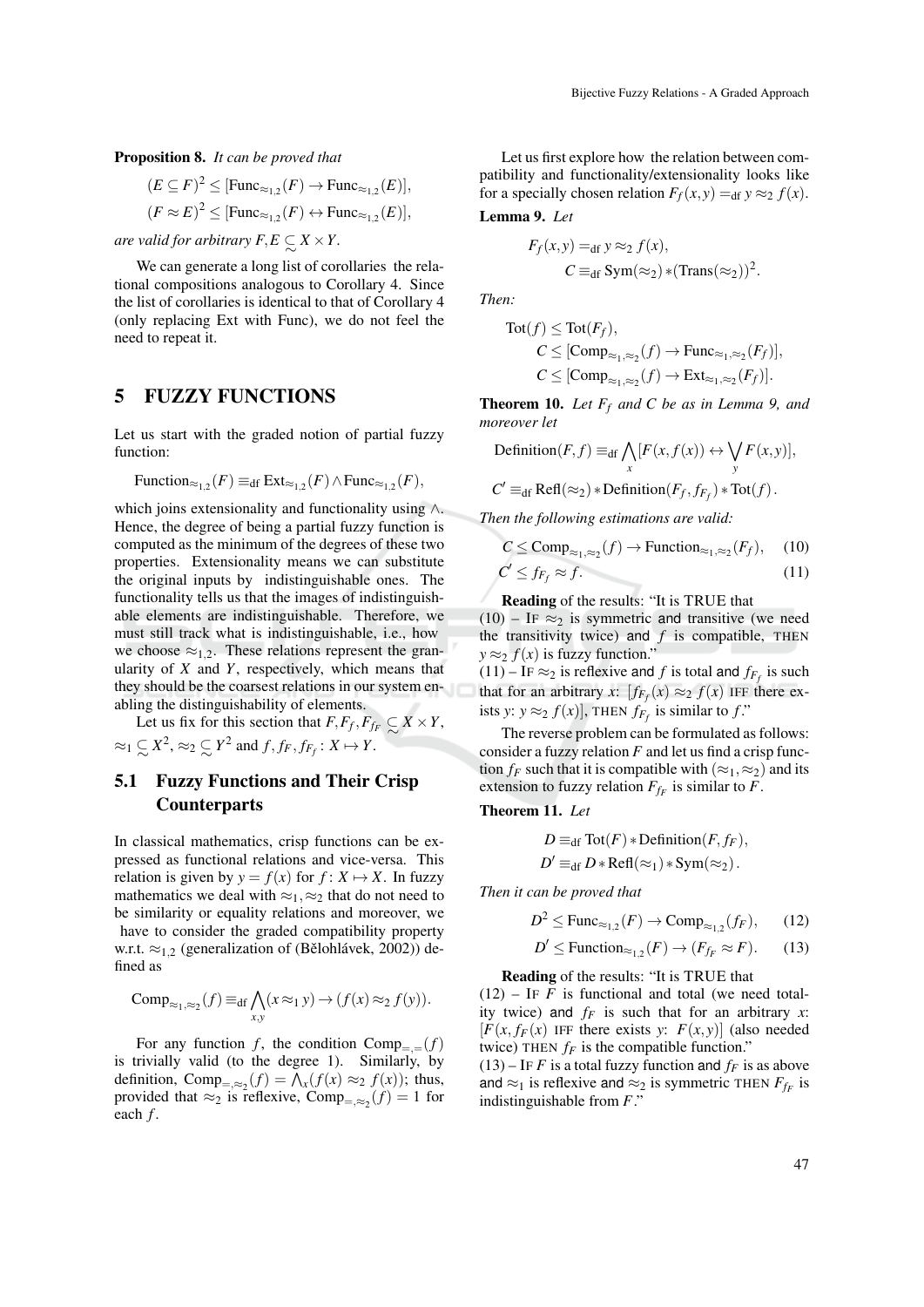### 6 FUZZY BIJECTIONS

Traditionally, bijectivity refers to a mapping while here we are dealing with fuzzy relations generally. Let us look how the classical notion can be generalize to fuzzy relations and whether we get analogical results.

Let  $a, b \in \mathbb{N}_+$ ,  $R \subseteq X \times Y$  and  $\approx_1 \subseteq$ <br>this section  $X^2, \approx_2 \mathbb{Z}$ *Y* 2 for this section.

We define  $(a, b)$ -bijection as a property of a fuzzy relation *R* w.r.t.  $\approx$ <sub>1.2</sub> as follows:

$$
\mathrm{Bij}^{a,b}_{\approx 1,2}(R) \equiv_{\mathrm{df}} (\mathrm{Inj}_{\approx 1,2}(R))^a \ast (\mathrm{Sur}(R))^b.
$$

The coefficients *a*,*b* refer to the numbers of times the respective properties are used in the above definition. E.g.,  $(2,1)$ -bijection is defined as:

$$
\mathrm{Inj}_{\approx_{1,2}}(R) * \mathrm{Inj}_{\approx_{1,2}}(R) * \mathrm{Sur}(R).
$$

It means that a relation *R* that is injective (to a degree *m*) and surjective (to a degree *n*) is  $(2,1)$ bijective (to the degree *m*∗*m*∗ *n*).

Let us summarize the well known results on the particular properties important for fuzzy bijections.

Proposition 12. *Let* Prop *be one of the properties* {Tot,Sur,Func,Inj}; *then the following expressions are valid:*

$$
\text{Tot}(R) = \text{Sur}(R^{\text{T}})
$$
  
\n
$$
\text{Func}_{\approx_{1,2}}(R) = \text{Inj}_{\approx_{1,2}}(R^{\text{T}})
$$
  
\n
$$
(R_1 \approx R_2) * \text{Tot}(R_1) \le \text{Tot}(R_2)
$$
  
\n
$$
(R_1 \approx R_2) * \text{Sur}(R_1) \le \text{Sur}(R_2)
$$
  
\n
$$
(R_1 \approx R_2)^2 * \text{Func}_{\approx_{1,2}}(R_1) \le \text{Func}_{\approx_{1,2}}(R_2)
$$
  
\n
$$
(R_1 \approx R_2)^2 * \text{Inj}_{\approx_{1,2}}(R_1) \le \text{Inj}_{\approx_{1,2}}(R_2)
$$
  
\n
$$
\text{Prop}(R) * \text{Prop}(S) \le \text{Prop}(R \circ S)
$$

*for an arbitrary R,R*<sub>1</sub>,*R*<sub>2</sub>  $\subsetsim X \times Y$ *, S*  $\subsetsim Y \times Z$ .

∼ ∼ Guidelines for the proof of this proposition can be found in (Bělohlávek, 2002).

From the above proposition we easily deduce the following identity.

#### Theorem 13.

$$
(\operatorname{Tot}(R))^b*(\operatorname{Func}_{\approx_{1,2}}(R))^a=\operatorname{Bij}^{a,b}_{\approx_{1,2}}(R^{\mathrm T})
$$

The next theorem shows relationships between compositions of a fuzzy bijection  $R$  and  $R<sup>T</sup>$  and the indistinguishability relations  $\approx_1$  and  $\approx_2$ .

#### Theorem 14.

$$
Refl(\approx_1) * (Sur(R))^2 * Function_{\approx_{1,2}}(R) \le
$$

$$
[(R^T \circ R) \approx \approx_2] \quad (14)
$$

$$
Refl(\approx_2) * (Sur(R^T))^2 * Function_{\approx_{1,2}}(R^T) \le
$$
  
 
$$
[(R \circ R^T) \approx \approx_1] \quad (15)
$$

$$
Refl(\approx_1) * Refl(\approx_2) * (Tot(R))^2 *
$$
  
Function <sub>$\approx_{1,2}$</sub> (R)  $\le$   

$$
(Bij_{\approx_{1,2}}^{1,2}(R) \to
$$
  

$$
[[(R \circ R^T) \approx \approx_1] \wedge [(R^T \circ R) \approx \approx_2]] (16)
$$

The proof of this theorem is too long to fit the page number limitation, therefore it is omitted and left for a full journal paper that is already in preparation.

Reading of the results: "It is TRUE that  $(14)$  – IF  $\approx_1$  is reflexive and *R* is a surjective (needed twice) fuzzy function THEN  $(R^T \circ R) \approx \approx_2$ ."  $(15)$  – IF ≈2 is reflexive and  $R<sup>T</sup>$  is a surjective (needed

twice) fuzzy function THEN  $(R \circ R^{T}) \approx \approx_1$ ."

(16) – IF  $\approx_1$  is reflexive and  $\approx_2$  is reflexive and *R* is a total (needed twice) fuzzy function THEN IF *R* is  $(1,2)$ -bijective (because we need surjectivity twice and injectivity only once) THEN  $(R^T \circ R) \approx \approx_2$  AND  $(R \circ R^{\mathrm{T}}) \approx \approx 1$ ."

Interesting is the fact that we have to require from  $\approx_1$  and  $\approx_2$  only reflexivity to prove the above inequalities. And of course, that there is a need for having powers of surjectivity and totality. It is obviously a non-trivial generalization of the following classical theorem (Demirci, 2000).

**Theorem 15.** Let  $\approx_1$ ,  $\approx_2$  be similarities, i.e., reflex*ive, symmetric and transitive fuzzy relations.*

*If R is a bijective total fuzzy function w.r.t.*  $\approx_{1,2}$ *then*  $(R^T \circ R) \approx \approx_2$  *and*  $(R \circ R^T) \approx \approx_1$ *.* 

Example 16. *Let X*,*Y be non-empty sets of elements*  $with \approx_1 \mathcal{L}_X X$ ,  $\approx_2 \mathcal{L}_X Y$ ,  $\mathfrak{F}$  *be the set of all functions*  $f: X \mapsto \widetilde{Y}$  and  $\widetilde{X}$  *be the set of all fuzzy relations F*,*F*<sup> $\prime$ </sup> ⊆ *X* × *Y*. *Moreover, let* ~1 ⊆  $\mathfrak{F}$  *and* ~2  $\subset$   $\sim$  *defined as:* ∼ *defined as:* R

$$
f \sim_1 f' \equiv_{\text{df}} \bigwedge_{x \in X} (f(x) \approx_2 f'(x)),
$$
  

$$
F \sim_2 F' \equiv_{\text{df}} \bigwedge_{x \in X, y \in Y} (F(x, y) \leftrightarrow F'(x, y)).
$$

*Define a mapping*  $M : \mathfrak{F} \mapsto \mathfrak{R}$  *by the following assignment:*

$$
M[f, F](x, y) =_{\text{df}} F(x, y) = (y \approx_2 f(x)).
$$

In other words,  $M$  is a crisp function from  $\mathfrak F$  to  $\mathfrak R$ *assigning a fuzzy relation F to a crisp function f .*

*It can be proved that M is injective provided that* ≈<sup>2</sup> *is symmetric and transitive. Generally, we can show that*

$$
Sym(\approx_2) * Trans(\approx_2) \leq Inj_{\sim_{1,2}}(M),
$$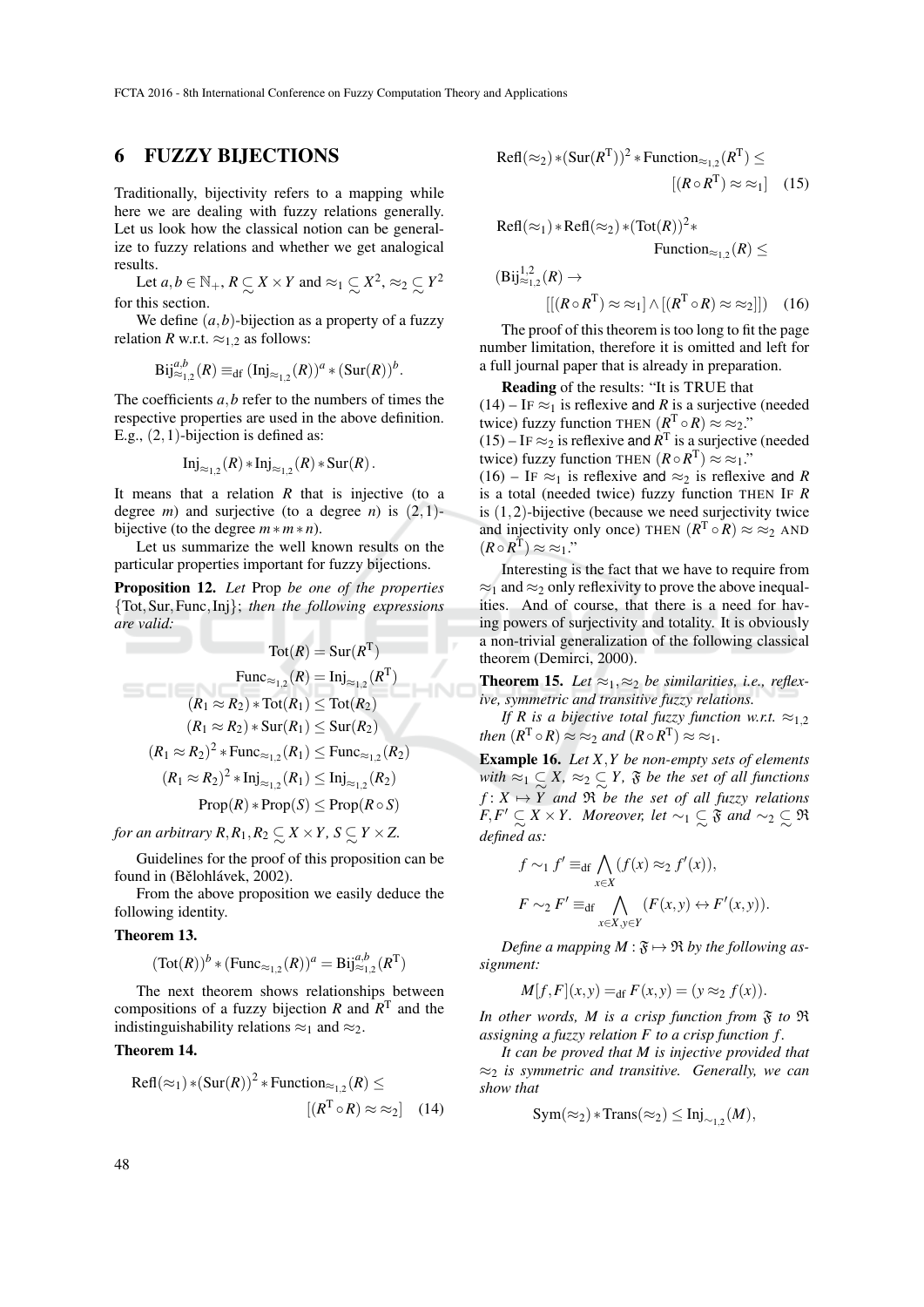*which means that as much*  $\approx_2$  *is symmetric and transitive, at least that much R is injective.*

*To show surjectivity we incorporate (13):*

$$
D * \text{Tot}(F) * \text{Function}_{\approx_{1,2}}(F) \leq (F_{f_F} \sim_2 F),
$$

*where*

$$
D \equiv_{\text{df}} \text{Refl}(\approx_1) * \text{Sym}(\approx_2) * \text{Definition}(F, f_F).
$$

*We would like to have* = *instead of*  $\sim_2$  *and that will work only with crisp properties on the left of the inequality. Thus M is surjective (to degree* 1*) provided that F is a total fuzzy function,*  $\approx_1$  *is reflexive,*  $\approx_2$  *is symmetric and*  $f_F$  *is such that*  $y = f_F(x)$  *<i>if and only if*  $F(x, f_F(x)) = \bigvee_{y \in Y} F(x, y).$ 

*All these properties led us to the following conclusion:* Let  $\approx_1$  *be reflexive and*  $\approx_2$  *be symmetric. Then M is* (1,1)*-bijection to the degree that is bounded from below by degrees of symmetry (a) and transitivity (b) of*  $\approx_2$ *. Hence M is a (1,1)-bijection at least to degree a*∗*b between* F *and a subset of* R *of total fuzzy functions.*

# 7 CONCLUSIONS

In this contribution, we have reviewed the results on extensionality and functionality properties in the algebraic framework. Also the well known representation theorem for fuzzy functions has been presented in the graded form. Moreover, we have introduced the graded notion of a bijective relation and showed graded theorems that generalize the known results of fuzzy mathematics. It appeared that we can relax a lot of requirements on relations describing indistinguishability of elements of the respective universes. The main advantage of the presented approach is that it incorporates the whole scale for degrees of truth. An evaluation of the degrees of the antecedents of a graded theorem provides the additional information about the estimation of the degree of the consequent.

We have shown that graded theorems bring a new light into the already well established classical theory of fuzzy functions and fuzzy bijective relations and generally, to fuzzy mathematics. An intended class of applications of the introduced theory of fuzzy functions and fuzzy bijective relations is connected with fuzzy rules, especially, the implicative model of fuzzy rules (Daňková, 2011; Štěpnička M., 2013). It is due to the fact that this model is closely connected with fuzzy functions; and by Theorem 14, fuzzy functions are closely related to bijections. Moreover, this research is a basis for developing a theory of partial fuzzy functions and partial bijective fuzzy relations over a simple system of fuzzy partial propositional logic, i.e., a fuzzy propositional logic which admits undefined truth degrees (Běhounek and Novák, 2015). It is a topic for future research to find some interesting examples that actively work with degrees and use the presented graded theorems.

### ACKNOWLEDGEMENTS

The work was supported by grant No. 16–191705 "Fuzzy partial logic" of  $GA$  $CR$  and project  $LQ1602$ "IT4I XS" of MŠMT ČR.

### **REFERENCES**

- Batyrshin, I., Sudkamp, T., Schockaert, S., Cock, M. D., Cornelis, C., and Kerre, E. E. (2008). Special section: Perception based data mining and decision support systems fuzzy region connection calculus: An interpretation based on closeness. *International Journal of Approximate Reasoning*, 48(1):332 – 347.
- Běhounek, L., Bodenhofer, U., and Cintula, P. (2008). Relations in Fuzzy Class Theory: Initial steps. *Fuzzy Sets and Systems*, 159(14):1729–1772.
- Běhounek, L. and Cintula, P. (2005). Fuzzy class theory. *Fuzzy Sets and Systems*, 154(1):34–55.
- Běhounek, L. and Novák, V. (2015). Towards fuzzy partial logic. In *Proceedings of the IEEE 45th International Symposium on Multiple-Valued Logics (ISMVL 2015)*, pages 139–144. IEEE.
- Bělohlávek, R. (2002). Fuzzy Relational Systems: Founda*tions and Principles*, volume 20 of *IFSR International Series on Systems Science and Engineering*. Kluwer Academic/Plenum Press, New York.
- Daňková, M. (2007a). On approximate reasoning with graded rules. *Fuzzy Sets and Systems*, 158(6):652 – 673. The Logic of Soft ComputingThe Logic of Soft Computing {IV} and Fourth Workshop of the {ERCIM} working group on soft computing.
- Daňková, M. (2007b). On approximate reasoning with graded rules. *Fuzzy Sets and Systems*, 158:652–673.
- Daňková, M. (2010a). Approximation of extensional fuzzy relations over a residuated lattice. *Fuzzy Sets and Systems*, 161(14):1973 – 1991. Theme: Fuzzy and Uncertainty Logics.
- Daňková, M. (2010b). Representation theorem for fuzzy functions – graded form. In *Abstracts of International Conference on Fuzzy Computation*, pages 56– 64, SciTePress - Science and Technology Publications.
- Daňková, M. (2010c). Representation theorem for fuzzy functions – graded form. In *INTERNATIONAL CON-FERENCE ON FUZZY COMPUTATION 2010*, pages 56 – 64, Portugal. SciTePress - Science and Technology Publications.